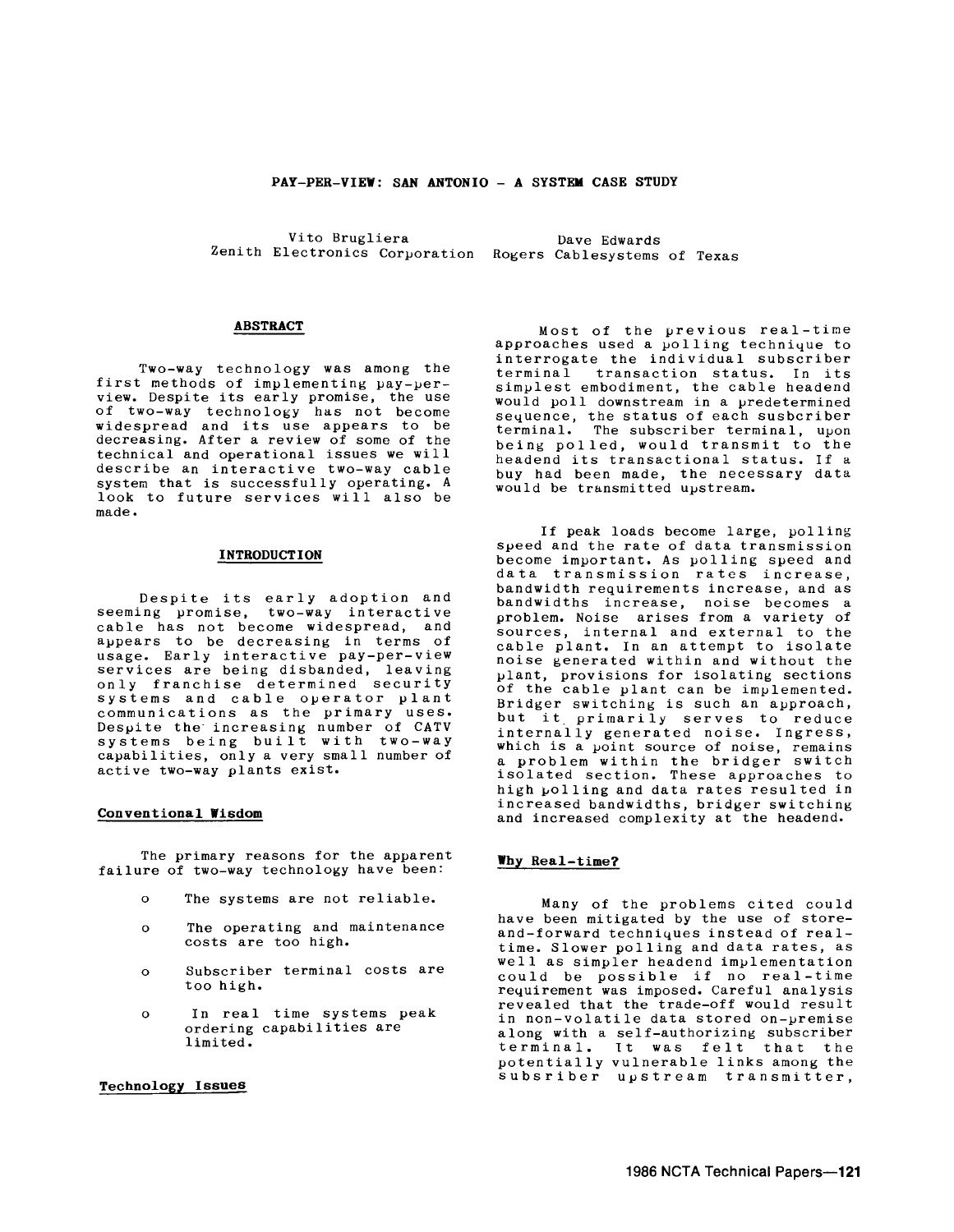addressable converter and the return path would create potential security problems. Minimizing these security problems within the existing technologies available would result in a subscriber terminal that was not cost effective.

## Economic Issues

Cost, particularly in-place cost, is an extremely important criterion in any two-way, or for that matter, in any  $\mu$ ayper-view system. If we examine a hypothetical pay-per-view transaction at \$5.00, half of that goes back to the programming provider. That leaves \$2.50, out of which must come contribution against profit, equipment amortization and overheads. Let us assume that a typical subscriber will make three \$5.00 pay-per-view transactions per month and that on a per transaction basis the cable operator wants a 30% margin, or \$1.50, leaving only \$1.00 to contribute against equipment amortization and other cost. If one assumes \$0.75 for other costs and \$0.25 for subscriber terminal amortization, the cost of a telephone call, one is left with \$0.75 a month to write off the in-place cost of subsriber terminal. On a seven year basis that is less than \$50.00!

#### Design Criteria

With the previous discussion in mind, the final criteria for a two-way interactive pay-per-view system that would meet the challenge of a real-world consumer CATV application were:

- $\mathbf{o}$ The system had to be reliable
- 0 The system had to be secure to protect a valuable revenue stream
- $\mathbf{o}$ The system had to be capable of operating in the CATV plant environment without the costs of earlier two-way technologies
- $\Omega$ The technology had to be cost effective, with the subscriber transmitter terminal at less than \$50
- $\Omega$ The implementation be user- friendly and capable of true impulse pay-per-view transactions.

### SYSTEM DESIGN

The first task in designing the system was to understand the dimensions of the CATV plant environment. An engineering task force was organized and spent the better part of a year traveling among cable plants. This time was spent measuring and characterizing a number of plants, and entailed hauling and setting up spectrum analyzers and other test gear throughout the country. These tests have been described previously (reference 1), and the results were that a sizeable amount of noise exists, consisting of white noise, common-mode distortion and significant amounts of ingress.

#### Polling versus Contention

Polling techniques, when implemented in a real-world CATV plant suffered. The compromises necessary to achieve high speed data and polling rates, bandwidth and plant isolation from noise with bridger switching were essentialy conflicting and had given rise to many of the problems that caused two-way to be written off. A fresh approach was needed, and that was provided by two departures from previous technology. The departures were in the use of contention instead of polling as the technology for the return data mechanism, and in the use of hiphase shift keying instead of frequency shift keying as the modulation mechanism.

### Access Protocol

Tree-and-branch topology is used in the ma<sub>J</sub>ority of two-way cable plants with the downstream channel broadcasting to<br>all the subscriber terminals at the same time from the system headend. As a<br>consequence there is no collision or<br>message interference since there is only<br>one user, the headend. The upstream or<br>return channel is a different situation; here many users are trying to reach one<br>node, the headend, and unless some arbitration mechanism is enforced there will be message collisions and interference.

In the polling systems, the headend provides the arbitration mechanism by selectively isolating all but one susbscriber terminal at a time in an orderly time or frequency sequence. The rationale for choosing the slotted aloha contention system has been previously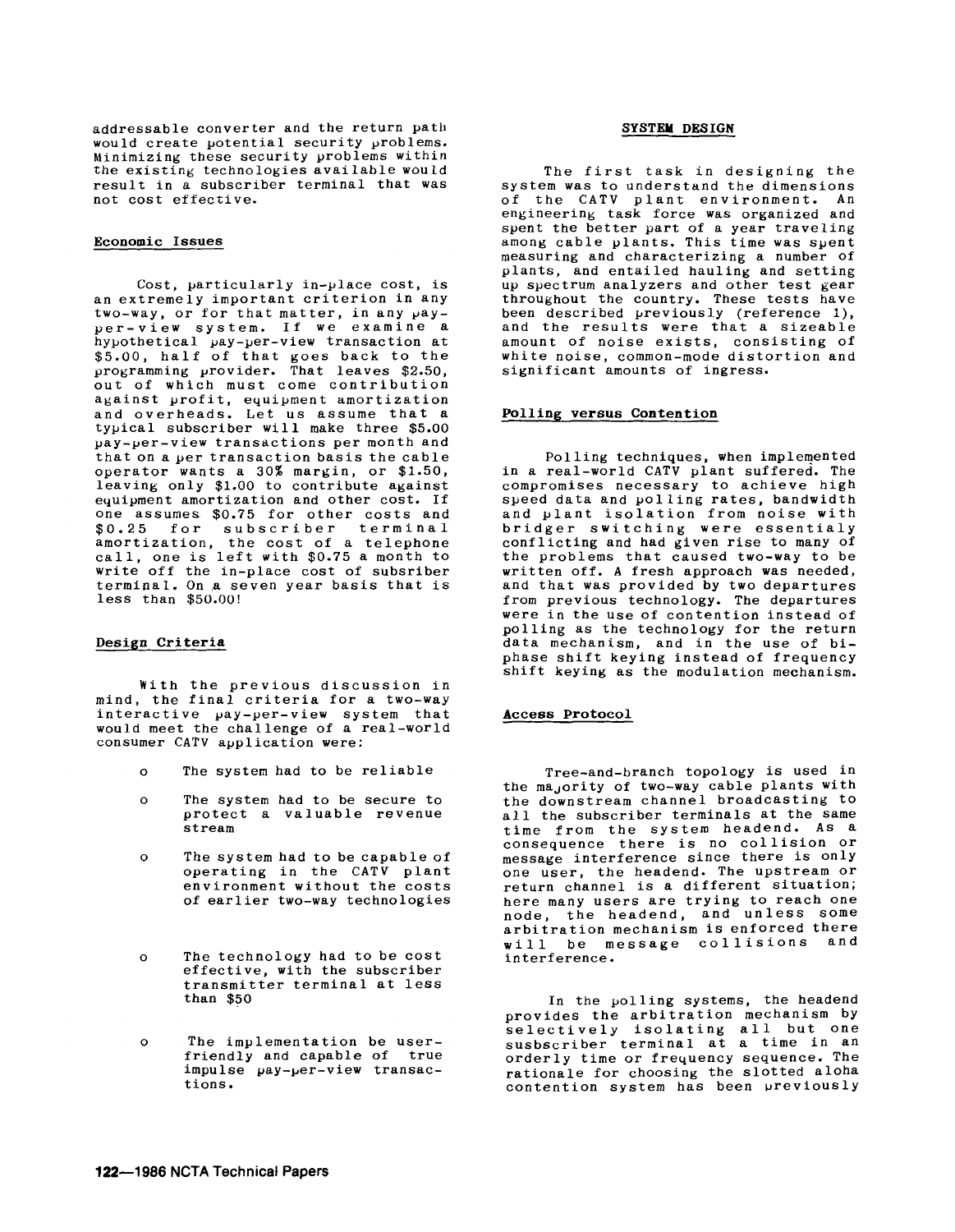described (reference 2) and is based upon developments in satellite and local area networks.

This system operates in dual-modes. Contention is used to obtain fast<br>response for a large number of users under bursty data traffic conditions. To achieve more reliable operation and higher throughput, two upstream channels are used, with the subscriber transmitter alternating between the two with a proprietary backoff algorithm. All transactions originating from the headend utilize a polling technique, in contrast with those originating from the subscribers, which use the contention technique.

#### **Modulation**

Bi-phase shift keying modulation is used for optimum performance and efficiency in the bandwidth and spectrun chosen for the upstream channels. The headend receivers use a narrow IF matched filtering and digital correlation techniques which, along with the data format, provide high message throughout under heavy impulse noise and ingress. The resulting system is extremely robust and operates remarkably well at C/N ratios of less than 12 dB.

### **Headend Considerations**

Since the system operates in realtime, existing approaches used in billing and system control were not suitable<br>since many of these require seconds for an individual transaction. A new system controller was developed, along with the necessary software, to process all the elements of a transaction external to the billing computer. This includes data reception, account and authorization updating and addressable decoder authorization. These transactions, along with a subscriber file, are in active memory and do not require disc access.<br>Upon command from the billing computer. this information is downloaded into the<br>billing system at some convenient time post-event.

#### **Hardware Implementation**

The final subscriber hardware is<br>extremely user-friendly and consists of an add-on two-way module that is user installed by plugging the module into an

existing Z-TAC one-way addressable decoder using two cables. These cables provide power, control signals and RF loopthrough. There are no adjustments required at installation, thus the customer self-install helps eliminate a service call and to achieve the <\$50 inplace cost target.

The unit has three LED indicators: WAIT (yellow), ERROR (red) and OKAY (green). When the user initiates a transaction the WAIT light is illuminated transaction the WAIT light is illuminated<br>for a few seconds, after which the OKAY or ERROR light is activated. In addition, the scrambled channel, to which the subscriber is tuned, becomes unscrambled along with the illumination of the OKAY<br>LED. Because the system was designed at a time when the industry was regulated, opinion polling was provided and is capable of of up to 99 multiple responses.

## **System Monitoring**

For the CATV operator, two important monitoring features were provided: channel and status monitoring. In the polling mode the headend system controller can interrogate the subscrber terminals to determine to which channels they are tuned. This data is stored in macro form to provide subscriber anonymity and to avoid privacy problems. If necessary the terminals can be modified at the time of manufacture to delete this feature. Status monitoring is available in two ways. Subscriber transmitter power output is adjustable, and at the time of installation it is performed automatically by the headend system controller. The headend receiver measures power and the adjusted power output level is stored in the computer for future reference. Measurements of power and signal-to-noise are also available for plant maintenance purposes. Up to 50 two-way converters can be monitored to determine plant status and to help predict possible vroblems. These "canaries" are placed in strategic locations such as hubs and branch ends.

### **SAN ANTONIO**

The Rogers' San Antonio cable system The Rogers' san Antonio cable system<br>is enormous, it is one of the largest cable systems in the country. Some of the system statistics: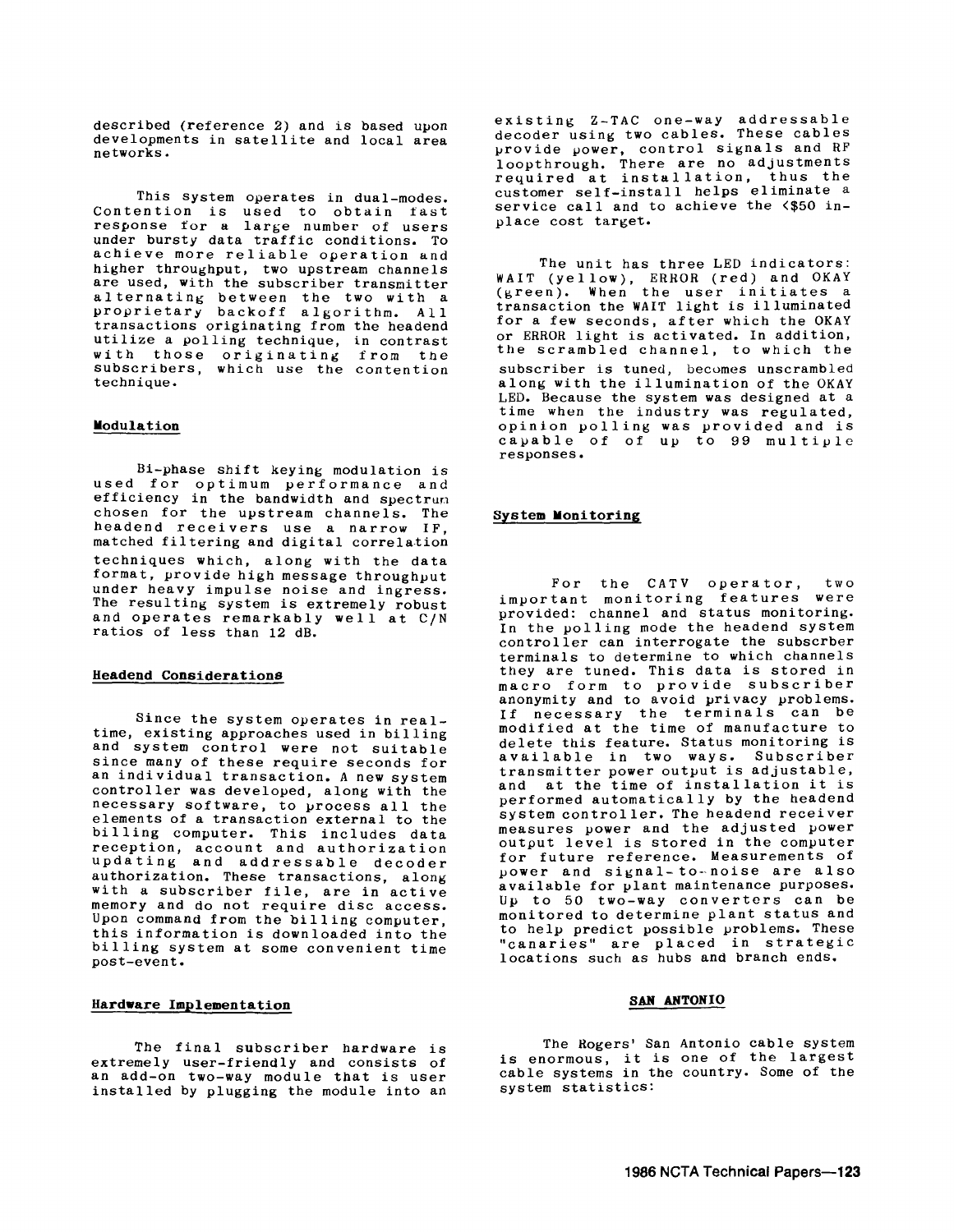| 203,000 | Subscribers |
|---------|-------------|
| 4,500   | Plant miles |
| я       | Hubs        |

The plant was rebuilt for two-way and Zenith Z-TAC and Z-VIEW were chosen to initiate addressability and two-way interactive services. With the introduction of new tiers in August, 1984, subscribers choosing those tiers received a Z-TAC/Z-View. Over 80% of these subscribers picked up their units at cable offices and self-installed them. Less than 20% required a technician for obtained by customers waiting in long lines in 100 degree heat because demand was underestimated. In March, 1985 the San Antonio system was officially activated as a two-way interactive system with the introduction of additional pay services, among which were a movie and sports pay-per-view service. We shall now review the results of the pay-per-view service and its impact upon existing pay services. In addition, operational impact of two-way upon the system will also be reviewed.

#### **Pay-per-view Revenue**

In Figure 1 we have plotted<br>subscriber headcount and gross revenue since the introduction of two-way interactive services in March, 1985.



**Figure 1. Gross Revenue and Subscribers for Pay-per-View** 

Subscriber growth is observed to be consistent and will be well over 50,000<br>at publication. Gross revenues show an initial peak and then drop off suddenly. The drop is attributable to the summer doldrums. From May through September, the local sports service had no offerings, and in addition the movies available for the pay-per-view service in that period gave subscribers the opportunity to seek other forms of amusement. One cannot overemphasize the necessity for strong programming choices. The increasing number of delivery vehicles for pay-perview services should improve the situation. The availability of better movies and the return of the sports service brought the gross revenues up sharply in October, 1985. On a per Z-VIEW subscriber basis, the gross revenue curve follows a similar trend in Figure 2.



**Figure 2. Gross Revenue per Subscriber for Pay-per-View** 



**Figure 3. PPV Penetration**